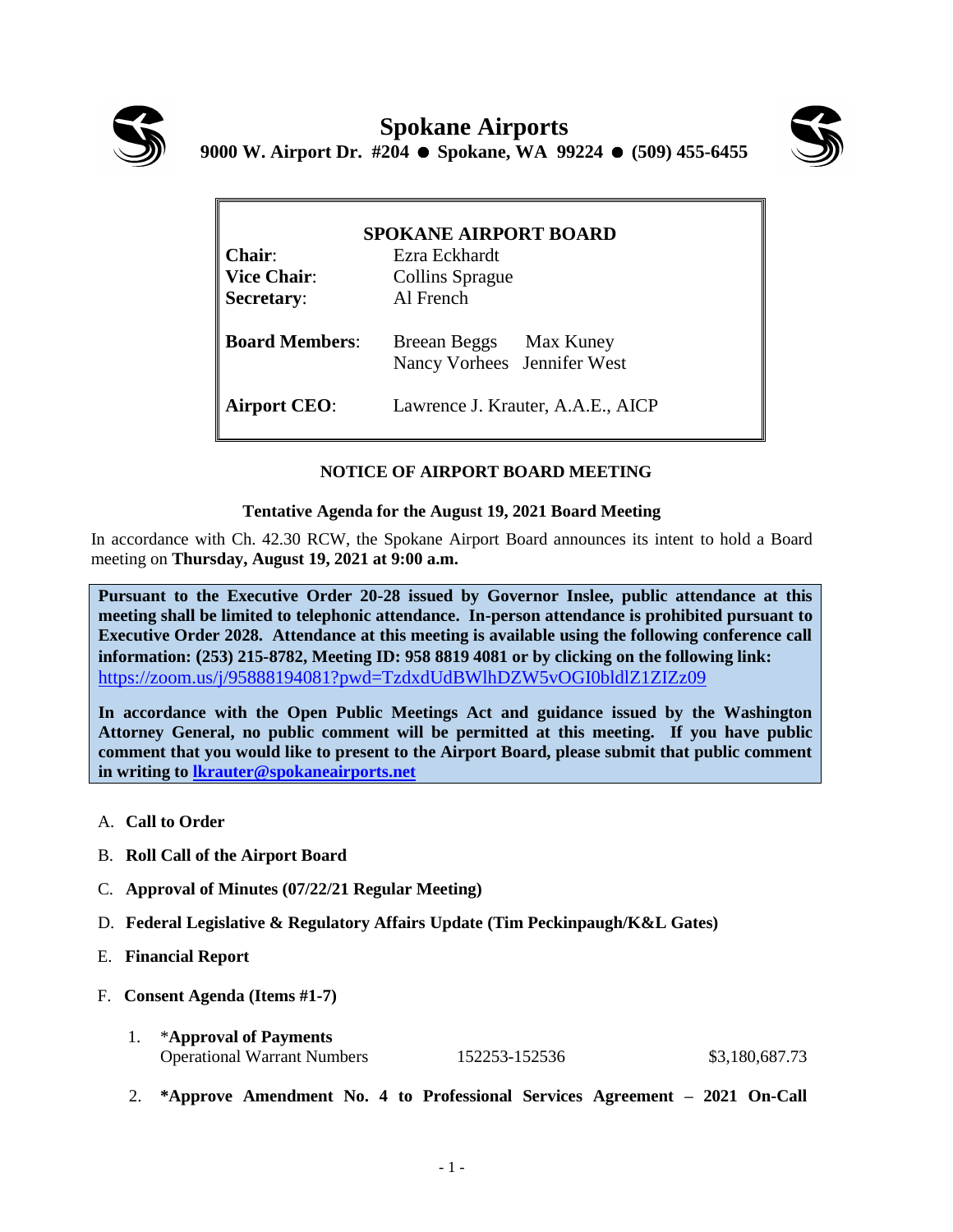**Architectural and Engineering (A/E) Task Order Services** – *T-O Engineers, Inc.* – Spokane International Airport, Airport Business Park, and Felts Field. A Professional Services Agreement for On-Call A/E Services with T-O Engineers, Inc. was executed in December 2018 in the amount of \$250,000.00 for a one-year term with up to two additional one-year renewal options. The contract amount was amended in September 2019 to increase the 2019 limit to \$300,000.00 and amended again in December 2019 and December 2020 to extend the services for each additional calendar year, currently through December 31, 2021. Work under the on-call task order services consist of architectural and civil, geotechnical, electrical, mechanical and structural engineering, survey, interior design, and other related services on an on-call basis for various Airport departments. The Scope of Work includes, but is not limited to, developing building and site exhibits, site surveys, field investigations, airspace reviews (FAA Form 7460), renderings, estimates, and contract documents for projects. Due to an increase in work and the need for additional survey documents and other typical documents prepared under the On-Call Architectural and Engineering Task Order Services contract, it is necessary to amend the 2021 maximum contract amount from \$250,000.00 to \$300,000.00. The Engineering Committee and Staff recommend approval of Amendment No. 4 to the Professional Services Agreement for the 2021 On-Call Architectural and Engineering Task Order Services with T-O Engineers, Inc. in the not-to-exceed amount of \$300,000.00.

- 3. **\*Approve Amendment No. 1 to Professional Services Agreement – General Contractor/Construction Manager (GC/CM) Advisor Services for Terminal Renovation & Expansion (TREX) Project, Phase** 1 – *CBRE|Heery* – Spokane International Airport. In March 2020, a Professional Services Agreement was executed with CBRE|Heery in the lump sum amount of \$50,064.00 for TREX GC/CM Advisor services to assist the Airport in the GC/CM selection process in accordance with RCW 39.10. The Scope of Work under the initial Agreement included preparation of the Capital Projects Advisory Review Board's (CPARB) Project Review Committee (PRC) Application; GC/CM procurement and contract documents; organization and oversight of the GC/CM evaluation, scoring, interview, and award. Major program elements of the TREX Phase 1 Project include Expansion of Concourse C ticketing, Concourse C west gate expansion for bridge gate boarding, Demolition of existing Concourse C east ground boarding area and expansion of new Concourse C east gate expansion with ground board apron access ramp, Modernization of existing upper Concourse C, and Baggage Makeup to support expansion. Amendment No. 1 includes design phase support services to assist with value engineering, constructability reviews, estimate and budget reconciliations, Guaranteed Maximum Price (GMP), negotiated support services review, and other associated work. The GC/CM Advisor position fulfills the requirements of RCW 39.10.340 to allow the use of the GC/CM alternative contracting delivery method. Amendment No. 1 is in the amount of \$39,930.00. Future amendments will include construction management services. The Engineering Committee and Staff recommend approval of Amendment No. 1 to the Professional Services Agreement with CBRE|Heery for General Contractor/Construction Manager Advisor Services for the Terminal Renovation & Expansion Project, Phase 1 in the lump sum amount of \$39,930.00 for a total contract amount of \$89,994.00.
- 4. **\*Approve Procurement – Multi-Function Workgroup Printers/Copiers** *Kelley Connect* – Spokane International Airport. In December 2016, the Board approved a five-year lease agreement for eight Xerox copiers through the Department of Enterprise Services National Association of Procurement Officials Contract No. 05214. The lease agreement expires on December 31, 2021. After reviewing the available leasing and procurement options staff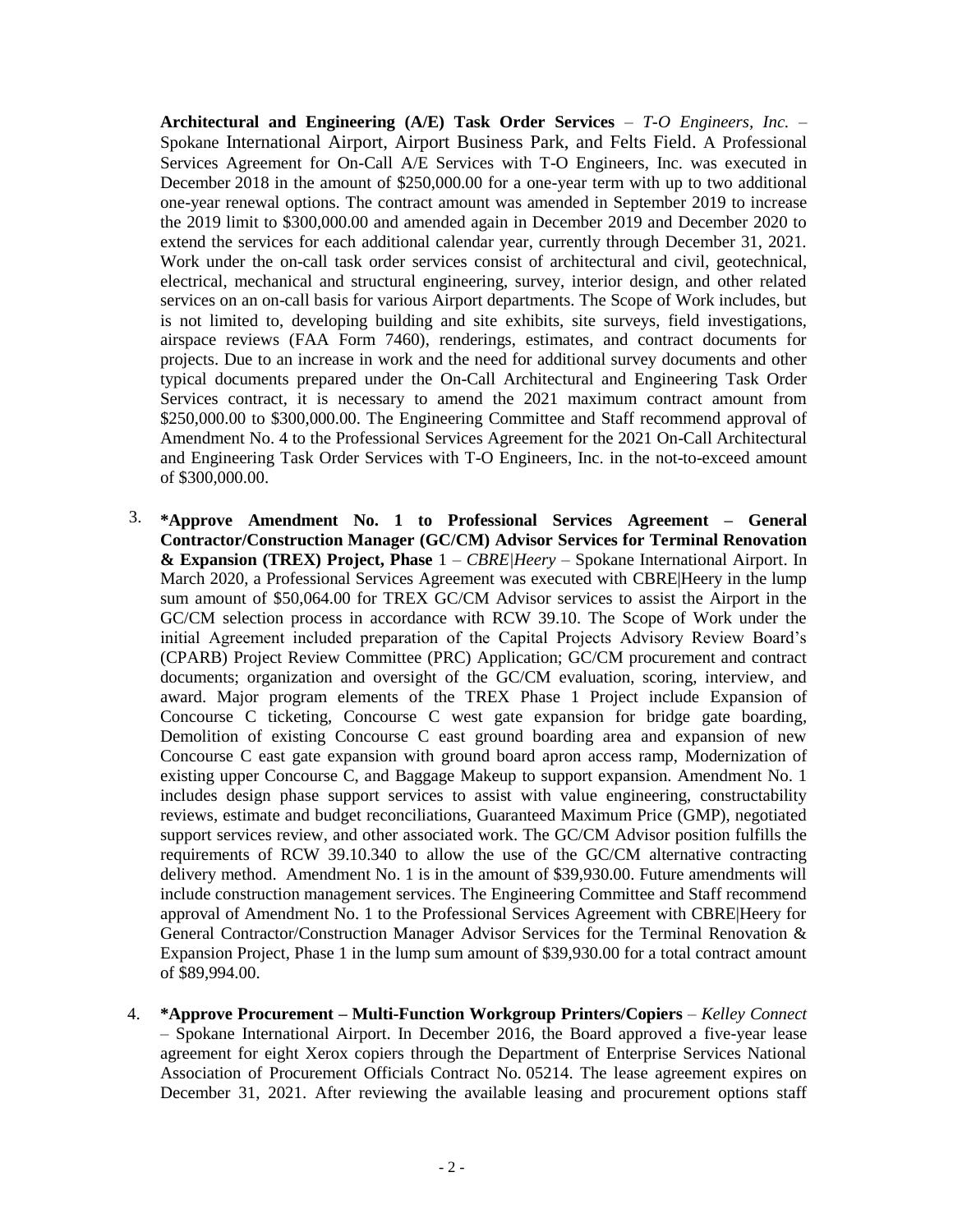determined that purchasing new equipment would be the most cost-effective method of procurement. A review of specifications and capabilities demonstrated the Hewlett-Packard (HP) Color LaserJet Managed MFP series to be the most cost-effective, while providing the required functionality for each department. The total cost for nine new HP Color LaserJet Managed MFP series printers/copiers is \$55,690.26, including Washington State Sales Tax. The equipment will be purchased through Washington State Contract No. 06619. The Engineering Committee and Staff recommend approval to procure nine HP Color LaserJet Managed MFP series printers/copiers from Kelley Connect through Washington State Contract No. 06619 for a total amount of \$55,690.26 including Washington State Sales Tax.

- 5. **\*Approve Procurement – Variable Frequency Drives for Baggage Handling System** *Columbia Electric Supply* – Spokane International Airport. The Baggage Handling System (BHS) utilizes 182 Variable Frequency Drives (VFDs) for speed control of the conveyors. Many of the existing VFDs are original equipment installed in 2004 and require replacement. In June 2021, the Airport procured 90 VFD units for immediate replacement of existing VFDs at a cost of \$43,728.46 under the CEO's purchasing authority. In order to replace future failed VFDs, a second order of 85 VFDs in the amount of \$42,005.22, including Washington State Sales Tax, is necessary. This will complete replacement of the existing VFDs and provide sufficient spare units to ensure reliability of the BHS. The total combined cost of the two orders is in the amount of \$85,733.68 including Washington State Sales Tax. This is a sole source procurement due to: 1) existing equipment compatibility and 2) Columbia Electric Supply is the exclusive distributor for Rockwell Automation in our region. The Engineering Committee and Staff recommend approval to procure the Variable Frequency Drives for Baggage Handling System to Columbia Electric Supply in the amount of \$85,733.68 including Washington State Sales Tax.
- 6. **\*Award Service Contract – Metasys Software Maintenance Services** *Johnson Controls, Inc.* – Spokane International Airport. The Facilities Maintenance Department uses the Metasys Building Automation System to manage energy usage; control HVAC systems, lighting, and other functions; provide monitoring of those systems; and notify staff in the event of system problems or failures at the Airport. Metasys is a proprietary, computer-based system offered by Johnson Controls, Inc. The system requires ongoing maintenance and updates to keep current with new equipment and facility changes. The average cost per year from 2018 is \$28,192.85. This three-year agreement averages a cost of \$22,351.90 per year. The decrease is attributed to the removal of training hours and yearly vibration analysis. The agreement includes: Software Subscription Service (3 Years): Metasys software updates with new releases of software and patches. Labor for Installing Subscription Software: One major software release per year (2021 – 2024) and all minor software releases; Metasys Technician Labor: 48 hours; Chiller Technician Labor: 24 hours. The Engineering Committee and Staff recommend award of a three-year service contract for Metasys Software Maintenance Services to Johnson Controls, Inc., in the amount of \$67,055.71, including Washington State Sales Tax. Staff further requests Board authorization of \$6,700.00 for contingencies for a total authorization of \$73,755.71.
- 7. **\*Approval of Professional Services Agreement for Air Service Management Consulting Services –** Spokane International Airport. Previously, the Airport Board had approved a list of qualified Air Service Management Consultants in 2013 and 2016. These consultants assist the Airport in developing and implementing an air service retention and development strategy to maintain and increase air service by existing carriers and attract new carriers to the Airport. With the expiration of the initial three (3) year term and two (2) one (1) year options, staff sought proposals to establish a new list of qualified service providers. The Request For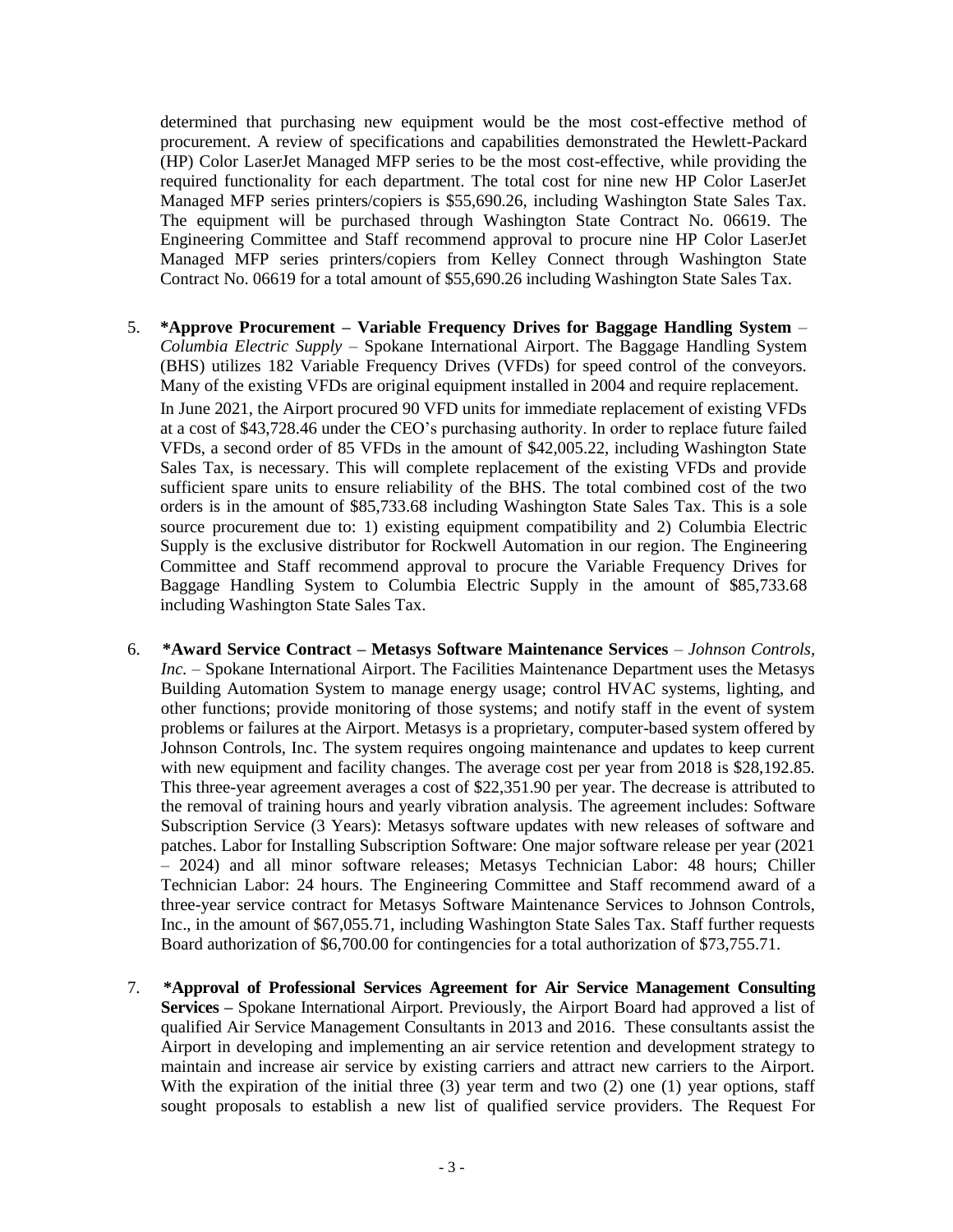Proposals was publically advertised in the Spokesman-Review June 27 – July 14, 2021. In addition, the RFP was posted on the Airport's web site beginning June 27 and it was advertised nationally for three (3) consecutive weeks in weekly publications of the American Association of Airport Executives, Airports Council International – North America, and the Airport Consultants Council. Proposals were received on or before July 23, 2021 from six (6) firms. The RFP specifically stated that multiple service providers may be selected. The proposals were reviewed and the selection committee determined the following to be responsive and qualified: Ailevon Pacific, Crawford, Murphy & Tilly, Airport Strategy and Marketing, INTERVistas, Campbell Hill and Mead & Hunt. Multiple service providers were deemed to be qualified based on their respective expertise, experience and abilities. It is anticipated the qualified service providers will be engaged by task orders for a variety of air service development initiatives, including but not limited to, preparation for and presentation at headquarters meetings and air service conferences, program development for State or Federal grants, route analysis and forecasts, and collection and analysis of monthly airline data. The Airport has budgeted and anticipates spending no more than \$150,000/annually for all air service development services. To the extent any single task order exceeds the CEO's purchasing authority, staff will seek Board approval. The term of the agreement for each of the qualified service providers shall be three (3) years with two (2) one (1) year options to be exercised at the Board's discretion. Staff recommends that the Airport Board approves the prequalified list of Air Service Development firms.

## G. **Regular Agenda (Item #8)**

8. **\*Accept Department of Enterprise Services Energy Program Change Order Proposal – Terminal Roof & Windows Upgrades, Phase 1B** – *Washington State Department of Enterprise Services* – Spokane International Airport. In April 2019, the Board entered into an Interagency Agreement with the State of Washington Department of Enterprise Services (DES) Energy Program and approved a contract for the Terminal Roof and Windows Upgrades Project, which included Phase 1A of the project. In March 2020, the Board approved a contract to add Phase 1B Work into the project scope. As part of the Interagency Agreement and Contract, the DES Energy Program was authorized by the Airport to enter into a design and construction contract with Ameresco on behalf of the Airport for the Scope of Work (SOW) identified in the tasks. The Interagency Agreement also authorized the DES Energy Program to provide project management services associated with the SOW. The SOW included rehabilitating selected sections of the Airport Terminal's existing roofing systems which were leaking or at the end of their life cycle. The SOW also replaced window units which experienced over a 50% glazing failure due to leaking frames or broken seals. The windows upgrade includes the addition of electrochromic glass, which helps to reduce glare and solar gain by automatic tinting of the glass. Additionally, vestibules were replaced. As the project is approaching final completion, DES/Ameresco has calculated that the project is under budget in the amount of \$535,504.00. Staff requested a proposal to complete additional roof, windows and vestibules work in other areas of the Airport that require rehabilitation and that will not be impacted under the Terminal Renovation and Expansion project. DES Energy Program and Ameresco submitted a proposal in the amount of \$592,601.39, which included reallocating the under-budget amount of \$535,504.00 to complete the additional work at a total cost of \$1,128,005.39. The Engineering Committee and Staff recommend acceptance of the DES Energy Program Change Order Proposal in the amount of \$592,601.39 for a total project authorization to DES Energy Program for Phase 1B in the amount of \$5,073,924.39.

## 9. **The Airport Board may take action on other routine business issues as they may arise**